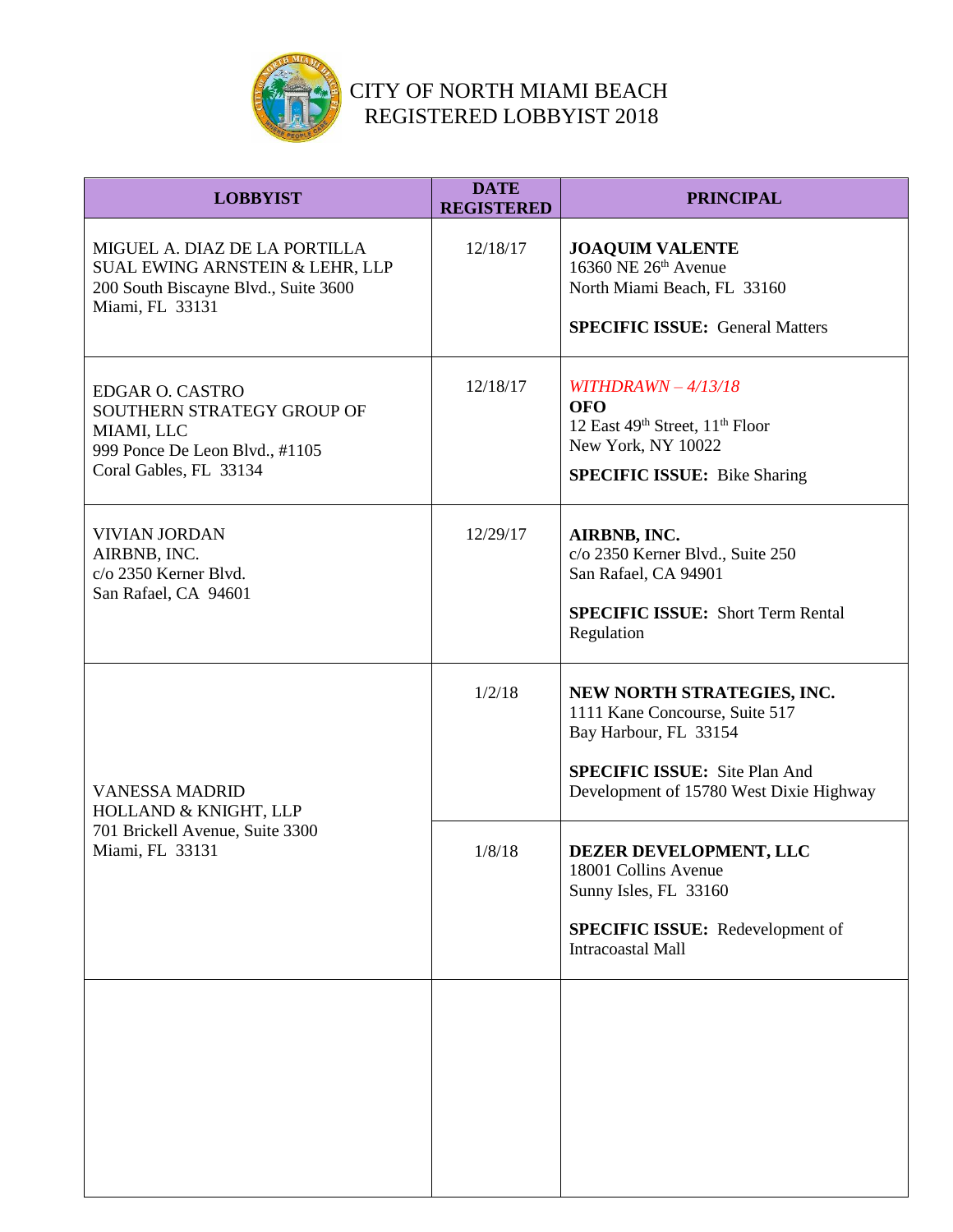

| <b>LOBBYIST</b>                                                                                           | <b>DATE</b><br><b>REGISTERED</b> | <b>PRINCIPAL</b>                                                                                                                               |
|-----------------------------------------------------------------------------------------------------------|----------------------------------|------------------------------------------------------------------------------------------------------------------------------------------------|
| <b>JOSEPH G. GOLDSTEIN</b><br>HOLLAND & KNIGHT, LLP<br>701 Brickell Avenue, Suite 3300<br>Miami, FL 33131 | 1/2/18                           | DEZER DEVELOPMENT, LLC<br>18001 Collins Avenue<br>Sunny Isles, FL 33160<br><b>SPECIFIC ISSUE:</b> Redevelopment of<br><b>Intracoastal Mall</b> |
|                                                                                                           | 5/2/18                           | <b>LAAAJ LLC</b><br>17071 West Dixie Highway<br>North Miami Beach, FL 33160<br><b>SPECIFIC ISSUE:</b> Mixed Use Project Land<br>Use            |
|                                                                                                           | 5/2/18                           | NEW NORTH STRATEGIES, INC.<br>1111 Kane Concourse, Suite 517<br>Bay Harbour, FL 33154                                                          |
|                                                                                                           |                                  | <b>SPECIFIC ISSUE:</b> Site Plan and<br>Development of 15780 West Dixie Highway                                                                |
| <b>TRACY R. SLAVENS</b><br>HOLLAND & KNIGHT, LLP<br>701 Brickell Avenue, Suite 3300<br>Miami, FL 33131    | 1/2/18                           | DEZER DEVELOPMENT, LLC<br>18001 Collins Avenue<br>Sunny Isles, FL 33160                                                                        |
|                                                                                                           |                                  | <b>SPECIFIC ISSUE:</b> Redevelopment of<br><b>Intracoastal Mall</b>                                                                            |
|                                                                                                           | 5/2/18                           | <b>LAAAJ LLC</b><br>17071 West Dixie Highway<br>North Miami Beach, FL 33160                                                                    |
|                                                                                                           |                                  | <b>SPECIFIC ISSUE:</b> Mixed Use Project Land<br>Use                                                                                           |
|                                                                                                           | 5/2/18                           | NEW NORTH STRATEGIES, INC.<br>1111 Kane Concourse, Suite 517<br>Bay Harbour, FL 33154<br><b>SPECIFIC ISSUE:</b> Site Plan and                  |
|                                                                                                           |                                  | Development of 15780 West Dixie Highway                                                                                                        |
|                                                                                                           |                                  |                                                                                                                                                |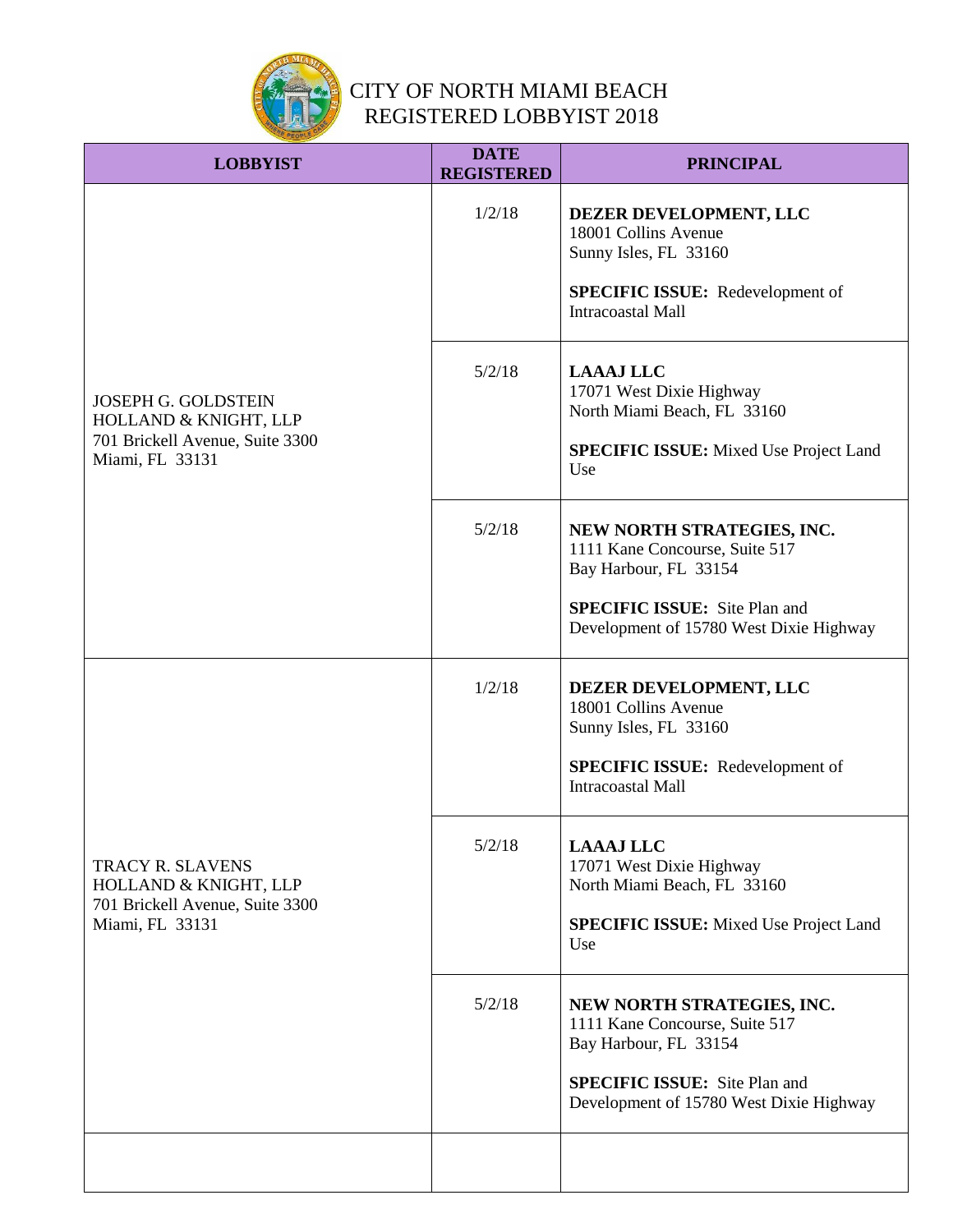

| <b>LOBBYIST</b>                                                                                                                           | <b>DATE</b><br><b>REGISTERED</b> | <b>PRINCIPAL</b>                                                                                                                                                                                                                                                                                    |
|-------------------------------------------------------------------------------------------------------------------------------------------|----------------------------------|-----------------------------------------------------------------------------------------------------------------------------------------------------------------------------------------------------------------------------------------------------------------------------------------------------|
| <b>MERCY ARCE</b><br>HOLLAND & KNIGHT, LLP<br>701 Brickell Avenue, Suite 3300<br>Miami, FL 33131                                          | 1/2/18                           | DEZER DEVELOPMENT, LLC<br>18001 Collins Avenue<br>Sunny Isles, FL 33160<br><b>SPECIFIC ISSUE:</b> Redevelopment of<br>Intracoastal Mall                                                                                                                                                             |
|                                                                                                                                           | 1/5/18                           | N/A                                                                                                                                                                                                                                                                                                 |
| <b>STANLEY B. PRICE</b><br><b>BILZIN SUMBERG BAENA PRICE &amp;</b><br>AXELROD, LLP<br>1450 Brickell Avenue, 23rd Floor<br>Miami, FL 33131 | 3/1/18                           | <b>CRAIG AUGUST</b><br>3444 NE 167 <sup>th</sup> Street<br>North Miami Beach, FL 33160<br><b>SPECIFIC ISSUE:</b> Development Issues<br>Regarding Property at 3444 NE 167 Street,<br>North Miami Beach, FL 33160                                                                                     |
|                                                                                                                                           | 7/30/18                          | FLC BISCAYNE BLVD. LLC<br>500 N. Federal Highway<br>Pompano Beach, FL 33062<br><b>SPECIFIC ISSUE:</b> Land Use Approvals<br>From The City                                                                                                                                                           |
|                                                                                                                                           | 1/8/18                           | N/A                                                                                                                                                                                                                                                                                                 |
| <b>MATTHEW AMSTER</b><br>BERCOW RADELL FERNANDEZ &<br>LARKIN, PLLC<br>200 South Biscayne Blvd., Suite 850<br>Miami, FL 33131              | 2/1/18                           | <b>CK PRIVE GROUP 1800, LLC</b><br>15801 Biscayne Blvd., Suite 203<br>North Miami, FL 33160<br><b>SPECIFIC ISSUE:</b> Miscellaneous Land Use,<br>Zoning and Environmental Legal Services                                                                                                            |
|                                                                                                                                           | 8/17/18                          | <b>TORAS EMES DEVELOPMENT</b><br>COMPANY, INC.<br>1051 N. Miami Beach Blvd.<br>North Miami Beach, FL 33162<br><b>SPECIFIC ISSUE:</b> Miscellaneous Land Use<br>Zoning and Environmental Legal Services for<br>the Properties Located at 1099 N.E. $164th$ St. &<br>16415 N.E. 11 <sup>th</sup> Ave. |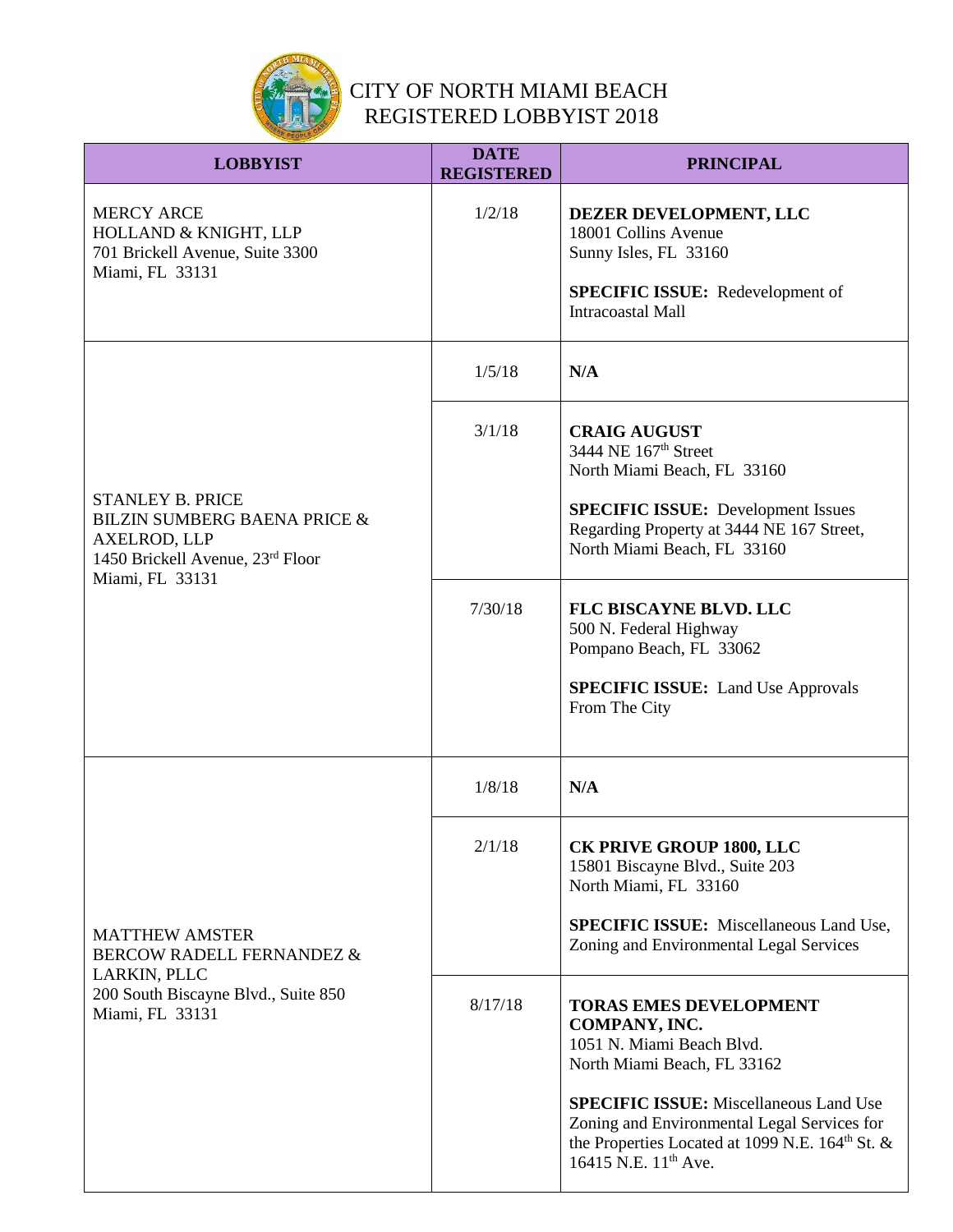

| <b>LOBBYIST</b>                                                                                                                      | <b>DATE</b><br><b>REGISTERED</b> | <b>PRINCIPAL</b>                                                                                                                                                                                |
|--------------------------------------------------------------------------------------------------------------------------------------|----------------------------------|-------------------------------------------------------------------------------------------------------------------------------------------------------------------------------------------------|
|                                                                                                                                      | 1/8/18                           | N/A                                                                                                                                                                                             |
|                                                                                                                                      | 2/1/18                           | <b>CK PRIVE GROUP 1800, LLC</b><br>15801 Biscayne Blvd., Suite 203<br>North Miami, FL 33160                                                                                                     |
| <b>GREGORY FONTELA</b><br><b>BERCOW RADELL FERNANDEZ &amp;</b>                                                                       |                                  | <b>SPECIFIC ISSUE:</b> Miscellaneous Land Use,<br>Zoning and Environmental Legal Services                                                                                                       |
| LARKIN, PLLC<br>200 South Biscayne Blvd., Suite 850<br>Miami, FL 33131                                                               | 8/17/18                          | <b>TORAS EMES DEVELOPMENT</b><br>COMPANY, INC.<br>1051 N. Miami Beach Blvd.<br>North Miami Beach, FL 33162                                                                                      |
|                                                                                                                                      |                                  | <b>SPECIFIC ISSUE:</b> Miscellaneous Land Use<br>Zoning and Environmental Legal Services for<br>the Properties Located at 1099 N.E. 164 <sup>th</sup> St. &<br>16415 N.E. 11 <sup>th</sup> Ave. |
| <b>JOHN J. McWILLIAMS</b><br>KIMLEY-HORN & ASSOCIATES, INC.<br>600 North Pine Island Road, Suite 450<br>Plantation, FL 33324         | 1/10/18                          | CK PRIVE GROUP 1800, LLC<br>15801 Biscayne Blvd., Suite 203<br>North Miami, FL 33160<br><b>SPECIFIC ISSUE:</b> Land Use & Zoning                                                                |
|                                                                                                                                      |                                  |                                                                                                                                                                                                 |
|                                                                                                                                      | 1/10/18                          | N/A                                                                                                                                                                                             |
| <b>CARLY GRIMM</b><br><b>BILZIN SUMBERG BAENA PRICE &amp;</b><br>AXELROD, LLP<br>1450 Brickell Avenue, 23rd Floor<br>Miami, FL 33131 | 7/30/18                          | FLC BISCAYNE BLVD. LLC<br>500 N. Federal Highway<br>Pompano Beach, FL 33062                                                                                                                     |
|                                                                                                                                      |                                  | <b>SPECIFIC ISSUE:</b> Land Use Approvals<br>From The City                                                                                                                                      |
| <b>CARTER N. McDOWELL</b><br><b>BILZIN SUMBERG BAENA PRICE &amp;</b><br>AXELROD, LLP<br>1450 Brickell Avenue, 23rd Floor             | 1/10/18                          | N/A                                                                                                                                                                                             |
|                                                                                                                                      | 7/23/18                          | FLC BISCAYNE BLVD. LLC<br>500 N. Federal Highway<br>Pompano Beach, FL 33062                                                                                                                     |
| Miami, FL 33131                                                                                                                      |                                  | <b>SPECIFIC ISSUE:</b> Land Use Approvals<br>From The City                                                                                                                                      |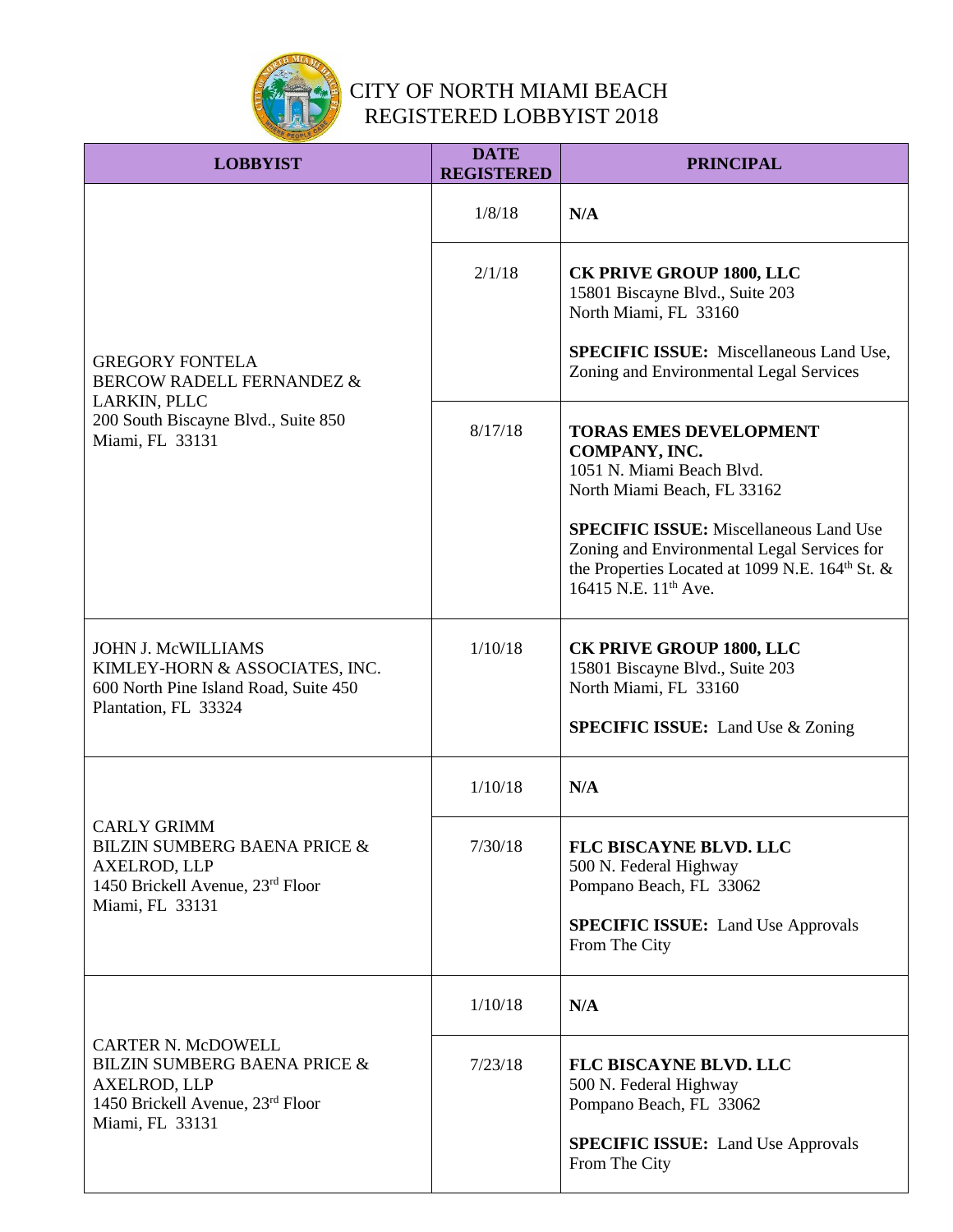

| <b>LOBBYIST</b>                                                                                                                             | <b>DATE</b><br><b>REGISTERED</b> | <b>PRINCIPAL</b>                                                                                                                                                                                                                                    |
|---------------------------------------------------------------------------------------------------------------------------------------------|----------------------------------|-----------------------------------------------------------------------------------------------------------------------------------------------------------------------------------------------------------------------------------------------------|
| <b>ERIC SINGER</b><br><b>BILZIN SUMBERG BAENA PRICE &amp;</b><br><b>AXELROD, LLP</b><br>1450 Brickell Avenue, 23rd Floor<br>Miami, FL 33131 | 2/16/18                          | CH2M HILL, INC.<br>3150 SW 38th Avenue, #700<br>Miami, FL 33146<br><b>SPECIFIC ISSUE:</b> Contract Maintenance<br><b>Issues</b>                                                                                                                     |
| ALBERT E. DOTSON, JR.<br>BILZIN SUMBERG BAENA PRICE &<br>AXELROD, LLP<br>1450 Brickell Avenue, 23rd Floor<br>Miami, FL 33131                | 2/16/18                          | CH2M HILL, INC.<br>3150 SW 38th Avenue, #700<br>Miami, FL 33146<br><b>SPECIFIC ISSUE: Contract Maintenance</b><br><b>Issues</b>                                                                                                                     |
| PAUL A. HERMAN<br><b>CONSUMER ADVOCATES LAW</b><br>GROUP, PLLC<br>4801 Linton Blvd, Suite 11A-560<br>Delray Beach, FL 33445                 | 1/11/18                          | SMG ENTERTAINMENT, INC.<br>17450 Biscayne Blvd.<br>North Miami Beach, FL 33160<br><b>SPECIFIC ISSUE:</b> Business Tax Receipt                                                                                                                       |
|                                                                                                                                             | 1/17/18                          | N/A                                                                                                                                                                                                                                                 |
| <b>JEFFREY BERCOW</b><br>BERCOW RADELL FERNANDEZ &<br>LARKIN, PLL<br>200 South Biscayne Blvd., Suite 850<br>Miami, FL 33131                 | 2/1/18                           | <b>CK PRIVE GROUP 1800, LLC</b><br>15801 Biscayne Blvd., Suite 203<br>North Miami, FL 33160<br><b>SPECIFIC ISSUE:</b> Miscellaneous Land Use,<br>Zoning And Environmental Legal Services                                                            |
| <b>MICHAEL J. SNYDER</b><br>MICHAEL J. SNYDER & ASSOCIATES, P.A.<br>4000 Hollywood Blvd., Suite 455-S<br>Hollywood, FL 33021                | 1/22/18                          | SKY LAKE SYNAGOGUE, INC.<br>A Florida Not For Profit Corporation<br>C/O EDUARDO NIKOLAYIEVSKY<br>1850 NE 183rd Street<br>North Miami Beach, FL 33179<br><b>SPECIFIC ISSUE:</b> Rezoning of Property;<br>Unity of Title; Possible Site Plan Approval |
| DONALD B. McLEOD<br>FAITH ARCHITECTURE & DESIGN, LLC<br>2627 NE 203rd Street<br>Aventura, FL 33180                                          | 1/23/18                          | <b>KNOX MEDICAL</b><br>82 NE 26th Street, #10<br>Miami, FL 33137<br><b>SPECIFIC ISSUE: Architect</b>                                                                                                                                                |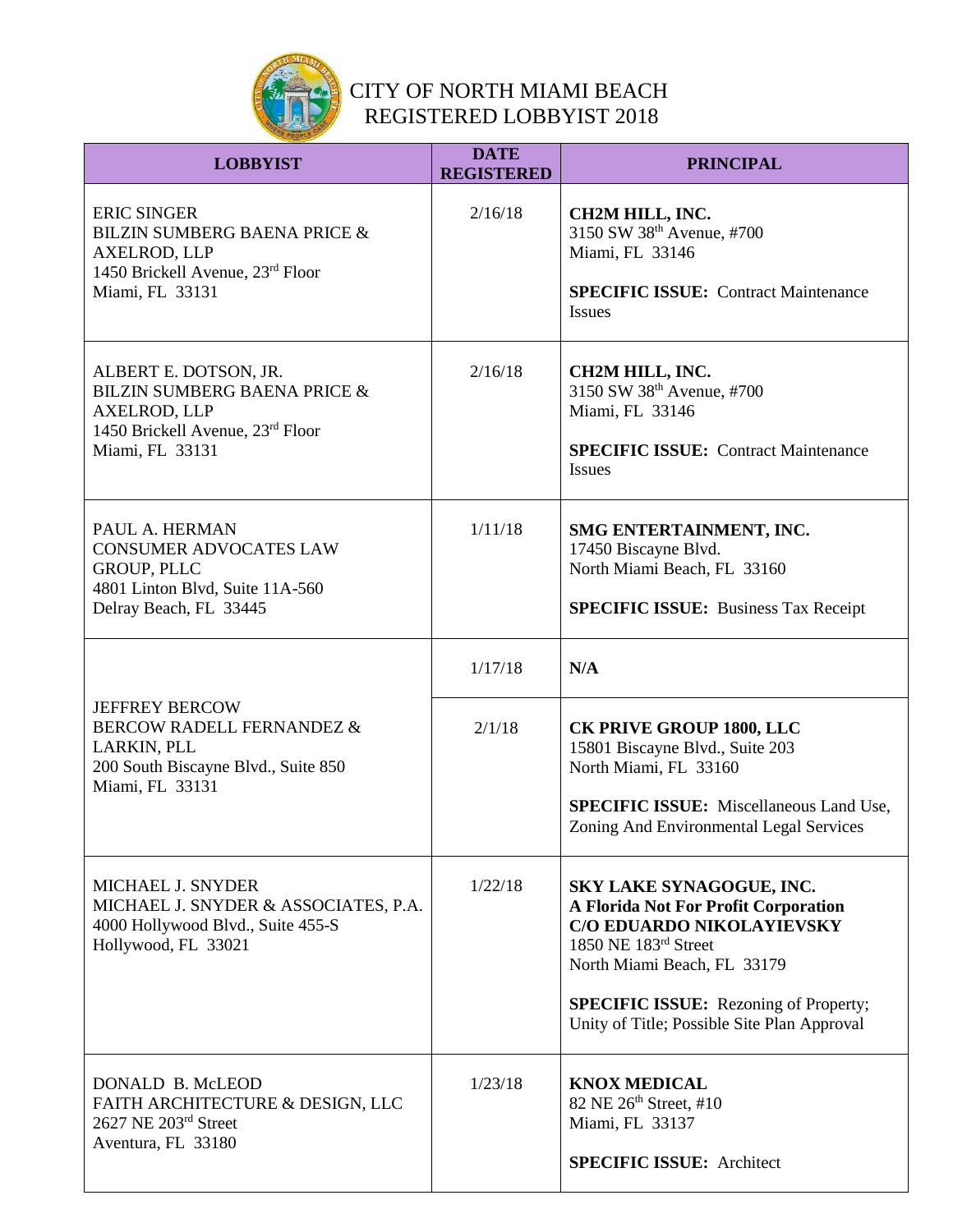

| <b>LOBBYIST</b>                                                                                                                     | <b>DATE</b><br><b>REGISTERED</b> | <b>PRINCIPAL</b>                                                                                                                                                                         |
|-------------------------------------------------------------------------------------------------------------------------------------|----------------------------------|------------------------------------------------------------------------------------------------------------------------------------------------------------------------------------------|
| <b>JAVIER L. VAZQUEZ</b><br>BERGER SINGERMAN LLP<br>1450 Brickell Avenue, Suite 1900<br>Miami, FL 33131                             | 2/5/18                           | N/A                                                                                                                                                                                      |
| <b>ANDREJ MICOVIC</b><br>BILZIN SUMBERG BAENA PRICE &<br><b>AXELROD, LLP</b><br>1450 Brickell Avenue, 23rd Floor<br>Miami, FL 33131 | 2/7/18                           | CH2M HILL, INC.<br>3150 SW 38 <sup>th</sup> Avenue, Suite 700<br>Miami, FL 33146<br><b>SPECIFIC ISSUE:</b> Contract Maintenance<br><b>Issues</b>                                         |
| <b>JAVIER RABINOVICH</b><br>CK PRIVE GROUP 1800, LLC<br>15801 Biscayne Blvd., Suite 203<br>North Miami, FL 33160                    | 2/8/18                           | <b>CK PRIVE GROUP 1800, LLC</b><br>15801 Biscayne Blvd., Suite 203<br>North Miami, FL 33160<br><b>SPECIFIC ISSUE:</b> Site Plan Approval                                                 |
| <b>ALBERTO KAMHAZI</b><br>CK PRIVE GROUP 1800, LLC<br>15801 Biscayne Blvd., Suite 203<br>North Miami, FL 33160                      | 2/8/18                           | <b>CK PRIVE GROUP 1800, LLC</b><br>15801 Biscayne Blvd., Suite 203<br>North Miami, FL 33160<br><b>SPECIFIC ISSUE:</b> Site Plan Approval                                                 |
| <b>MARK DUBROW</b><br>INTEGRA SOLUTIONS, LLC<br>150 SE 2 <sup>nd</sup> Avenue, Suite 800<br>Miami, FL 33131                         | 2/8/18                           | <b>CK PRIVE GROUP 1800, LLC</b><br>15801 Biscayne Blvd., Suite 203<br>North Miami, FL 33160<br><b>SPECIFIC ISSUE:</b> Miscellaneous Land Use,<br>Zoning And Environmental Legal Services |
| <b>ISIS MOJICAR-HUNT</b><br><b>ARQUITECTONICA</b><br>2900 Oak Avenue<br>Miami, FL 33133                                             | 2/15/18                          | <b>CK PRIVE GROUP 1800, LLC</b><br>15801 Biscayne Blvd., Suite 203<br>North Miami, FL 33160<br><b>SPECIFIC ISSUE:</b> Miscellaneous Land Use,<br>Zoning And Environmental Legal Services |
|                                                                                                                                     |                                  |                                                                                                                                                                                          |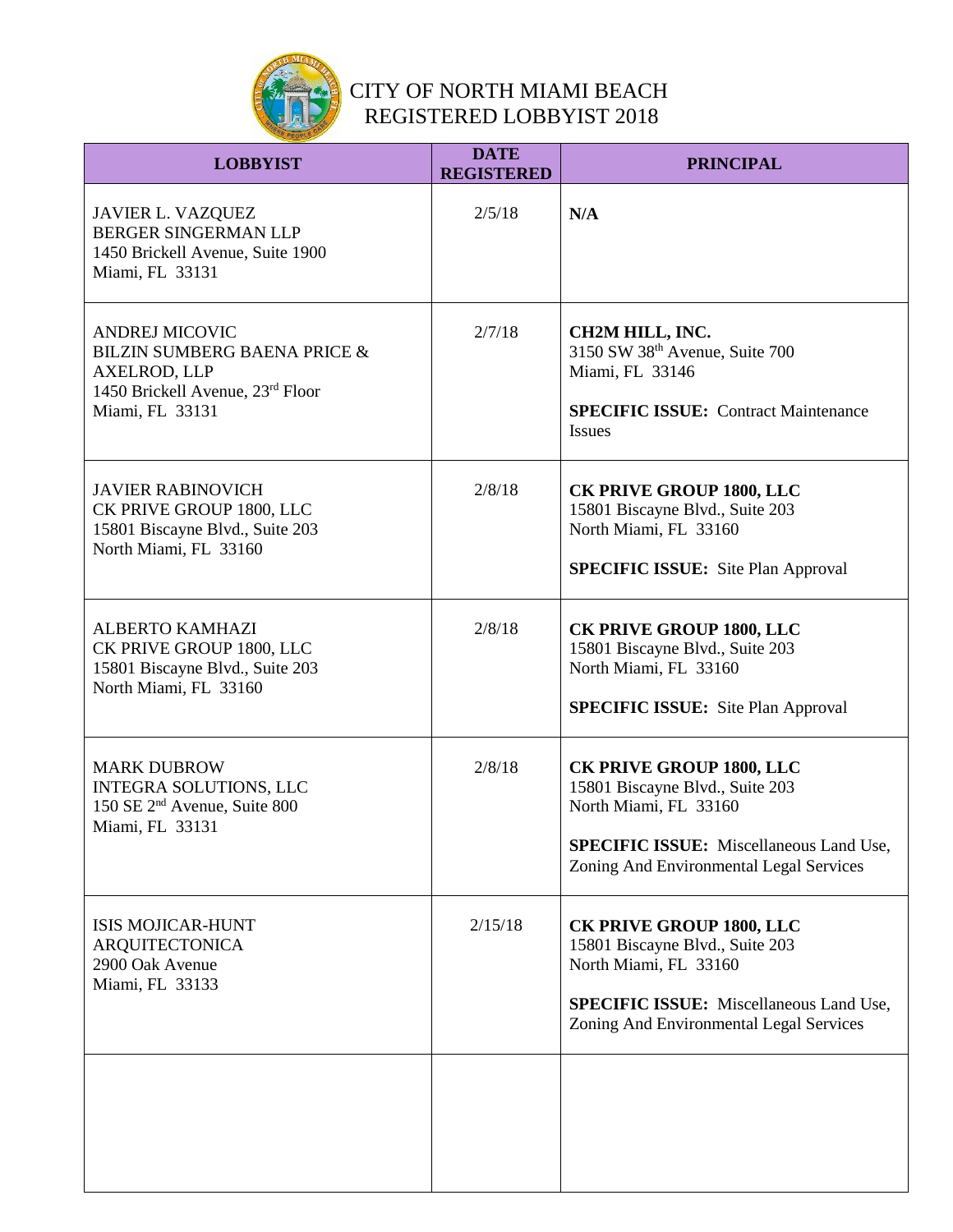

| <b>LOBBYIST</b>                                                                                                                 | <b>DATE</b><br><b>REGISTERED</b> | <b>PRINCIPAL</b>                                                                                                                                                                                                                                      |
|---------------------------------------------------------------------------------------------------------------------------------|----------------------------------|-------------------------------------------------------------------------------------------------------------------------------------------------------------------------------------------------------------------------------------------------------|
| <b>BERNARDO FORT BRESCIA</b><br><b>ARQUITECTONICA</b><br>2900 Oak Avenue<br>Miami, FL 33133                                     | 2/15/18                          | <b>CK PRIVE GROUP 1800, LLC</b><br>15801 Biscayne Blvd., Suite 203<br>North Miami, FL 33160<br><b>SPECIFIC ISSUE:</b> Miscellaneous Land Use,<br>Zoning And Environmental Legal Services                                                              |
| <b>MARIA CASUSCELLI</b><br><b>ARQUITECTONICA</b><br>2900 Oak Avenue<br>Miami, FL 33133                                          | 2/15/18                          | <b>CK PRIVE GROUP 1800, LLC</b><br>15801 Biscayne Blvd., Suite 203<br>North Miami, FL 33160<br><b>SPECIFIC ISSUE:</b> Miscellaneous Land Use,<br>Zoning And Environmental Legal Services                                                              |
| <b>SPENCER TEUFEL</b><br><b>KIMLEY-HORN</b><br>600 North Pine Island, Suite 450<br>Plantation, FL 33324                         | 2/15/18                          | <b>CK PRIVE GROUP 1800, LLC</b><br>15801 Biscayne Blvd., Suite 203<br>North Miami, FL 33160<br><b>SPECIFIC ISSUE:</b> Miscellaneous Land Use,<br>Zoning And Environmental Legal Services                                                              |
| <b>ALBERTP MORA</b><br><b>SCHWEBKE-SHISKIN</b><br>& ASSOCIATES, INC.<br>3240 Corporate Way<br>Miramar, FL 33025                 | 2/15/18                          | <b>CK PRIVE GROUP 1800, LLC</b><br>15801 Biscayne Blvd., Suite 203<br>North Miami, FL 33160<br><b>SPECIFIC ISSUE:</b> Miscellaneous Land Use,<br>Zoning And Environmental Legal Services                                                              |
| <b>ROBERTO ROVIRA</b><br>STUDIO ROBERT ROVIRA<br>420 Lincoln Road<br>Miami, FL 33139                                            | 2/20/18                          | <b>CK PRIVE GROUP 1800, LLC</b><br>15801 Biscayne Blvd., Suite 203<br>North Miami, FL 33160<br><b>SPECIFIC ISSUE:</b> Miscellaneous Land Use,<br>Zoning And Environmental Legal Services                                                              |
| <b>ARTHUR GALLAGHER</b><br>DEZER DEVELOPMENT LLC<br>18001 Collins Avenue, 31 <sup>st</sup> Floor<br>Sunny Isles Beach, FL 33160 | 2/22/18                          | DEZER INTRACOASTAL MALL, LLC<br>18001 Collins Avenue, 31 <sup>st</sup> Floor<br>Sunny Isles Beach, FL 33160<br><b>SPECIFIC ISSUE:</b> Overseeing Development<br>of Property Owned by The Principal and its<br>Affiliates, Including Intracoastal Mall |
|                                                                                                                                 |                                  |                                                                                                                                                                                                                                                       |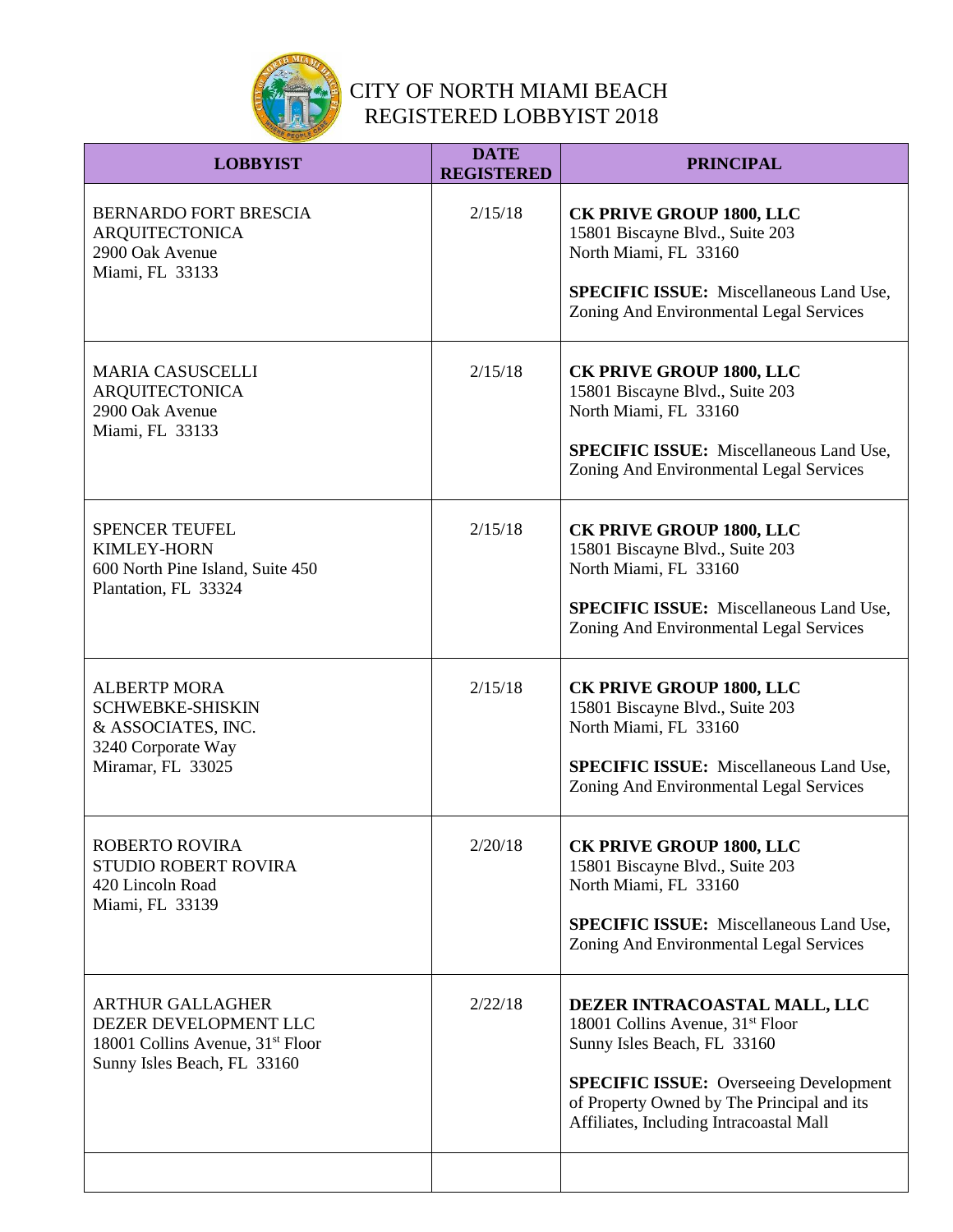

| <b>LOBBYIST</b>                                                                                                                 | <b>DATE</b><br><b>REGISTERED</b> | <b>PRINCIPAL</b>                                                                                                                                                                                                                         |
|---------------------------------------------------------------------------------------------------------------------------------|----------------------------------|------------------------------------------------------------------------------------------------------------------------------------------------------------------------------------------------------------------------------------------|
| <b>OMAR KANAAN</b><br>KIMLEY-HORN AND ASSOCIATES, INC.<br>600 North Pine Island Road, Suite 450<br>Plantation, FL 33324         | 2/26/18                          | NEW NORTH EQUITIES, LLC<br>21500 Biscayne Blvd., #401<br>Aventura, FL 33180<br><b>SPECIFIC ISSUE:</b> Traffic Eng - Mixed -<br>Use Development                                                                                           |
| <b>ADRIAN K. DABKOWSKI</b><br>KIMLEY-HORN AND ASSOCIATES, INC.<br>600 North Pine Island Road, Suite 450<br>Plantation, FL 33324 | 2/26/18                          | NEW NORTH EQUITIES, LLC<br>21500 Biscayne Blvd., #401<br>Aventura, FL 33180<br><b>SPECIFIC ISSUE:</b> Traffic Eng - Mixed -<br><b>Use Development</b>                                                                                    |
| <b>ANTHONY DE YURRE</b><br><b>BILZIN SUMBERG</b><br>1450 Brickell Avenue, Suite 2300<br>Miami, FL 33131                         | 3/1/18                           | <b>CRAIG AUGUST</b><br>3444 NE 167 <sup>th</sup> Street<br>North Miami Beach, FL 33160<br><b>SPECIFIC ISSUE:</b> Development Issues<br>Regarding Property at 3444 NE 167 Street,<br>North Miami Beach, FL 33160                          |
|                                                                                                                                 | 3/9/18                           | <b>JAIA 172, LLC</b><br>17200 Biscayne Blvd.<br>North Miami Beach, FL 33179<br><b>SPECIFIC ISSUE: TRAD Planning &amp;</b><br>Zoning Board, City Commission Hearings On<br>Zoning Application                                             |
| <b>ALAN S. ROSENTHAL</b><br>ROSENTHAL ROSENTHAL RASCO, LLC<br>20900 NE 30 <sup>th</sup> Avenue, Suite 600<br>Aventura, FL 33180 | 5/14/18                          | <b>MTV BISCAYNE LLC</b><br>1549 NE 123rd Street<br>Miami, FL 33161<br><b>SPECIFIC ISSUE:</b> Site Plan Approval for<br>Development of $19,500 + Sq$ . Ft. Shopping<br>Center at 17450 Biscayne Boulevard, North<br>Miami Beach, FL 33179 |
|                                                                                                                                 | 9/6/18                           | PRESTIGE MOTOR CAR IMPORTS, LLC<br>14800 Biscayne Blvd.<br>North Miami Beach, FL 33181                                                                                                                                                   |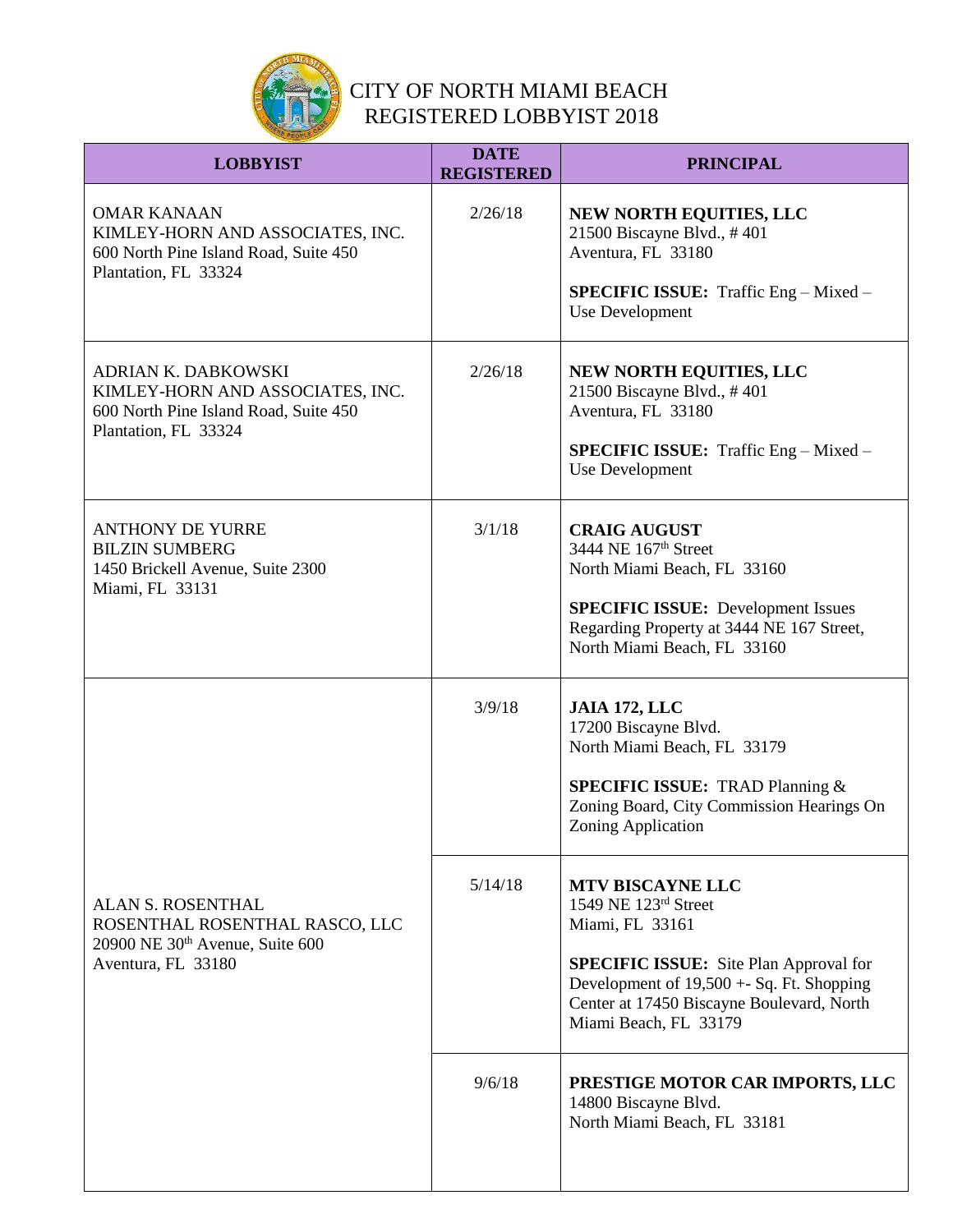

| <b>LOBBYIST</b>                                                                                               | <b>DATE</b><br><b>REGISTERED</b> | <b>PRINCIPAL</b>                                                                                                                                                                                                       |
|---------------------------------------------------------------------------------------------------------------|----------------------------------|------------------------------------------------------------------------------------------------------------------------------------------------------------------------------------------------------------------------|
|                                                                                                               |                                  | <b>SPECIFIC ISSUE:</b> Site Plan approval to<br>allow expansion of existing Lamborghini<br>Automobile Dealership                                                                                                       |
|                                                                                                               | 10/1/18                          | PLATINUM SOUTH, INC.<br>dba DEAN'S GOLD<br>2355 NE 163rd Street<br>North Miami Beach, FL 33160<br><b>SPECIFIC ISSUE:</b> Annual License Renewals                                                                       |
| <b>KEVIN M. CABRERA</b><br>SOUTHERN STRATEGY GROUP<br>999 Ponce De Leon, #1105<br>Coral Gables, FL 33134      | 3/22/18                          | <b>OFO US LIMITED</b><br>2850 Middlefield Road, #319<br>San Francisco<br><b>SPECIFIC ISSUE:</b> Bike Sharing                                                                                                           |
| <b>TONY NG</b><br>SONTIC WARD, INC.<br>1140 NE 163rd Street, Suite 28<br>North Miami Beach, FL 33162          | 3/29/18                          | <b>TONY NG</b><br>1140 NE 163rd Street, Suite 28<br>North Miami Beach, FL 33162<br><b>SPECIFIC ISSUE:</b> Site Plan Approval                                                                                           |
| <b>ASTRID F. MARTEN</b><br><b>MARTEN ADVISORY GROUP</b><br>1200 Brickell Avenue, PH 20<br>Miami, FL 33133     | 4/3/18                           | THE OAKS AT MIAMI GARDENS<br><b>CONDO ASSOCIATION</b><br>5600 SW 135 <sup>th</sup> Avenue, #108<br>Miami, FL 33183<br><b>SPECIFIC ISSUE:</b> NMB Water Dept.<br>Delinquency, Late Fee Negotiation, And<br>Payment Plan |
| <b>JOSEPH B. KALLER</b><br>JOSEPH B. KALLER & ASSOCIATES, P.A.<br>2417 Hollywood Blvd.<br>Hollywood, FL 33020 | 4/6/18                           | <b>JOSEPH B. KALLER &amp;</b><br>ASSOCIATES, P.A.<br>2417 Hollywood Blvd.<br>Hollywood, FL 33020<br><b>SPECIFIC ISSUE:</b> Architect for 17200<br>Shoppes for Site Plan Approval                                       |
|                                                                                                               | 4/17/18                          | <b>SKYLAKE SYNAGOGUE</b><br>1850 NE 183rd Street<br>North Miami Beach, FL 33179                                                                                                                                        |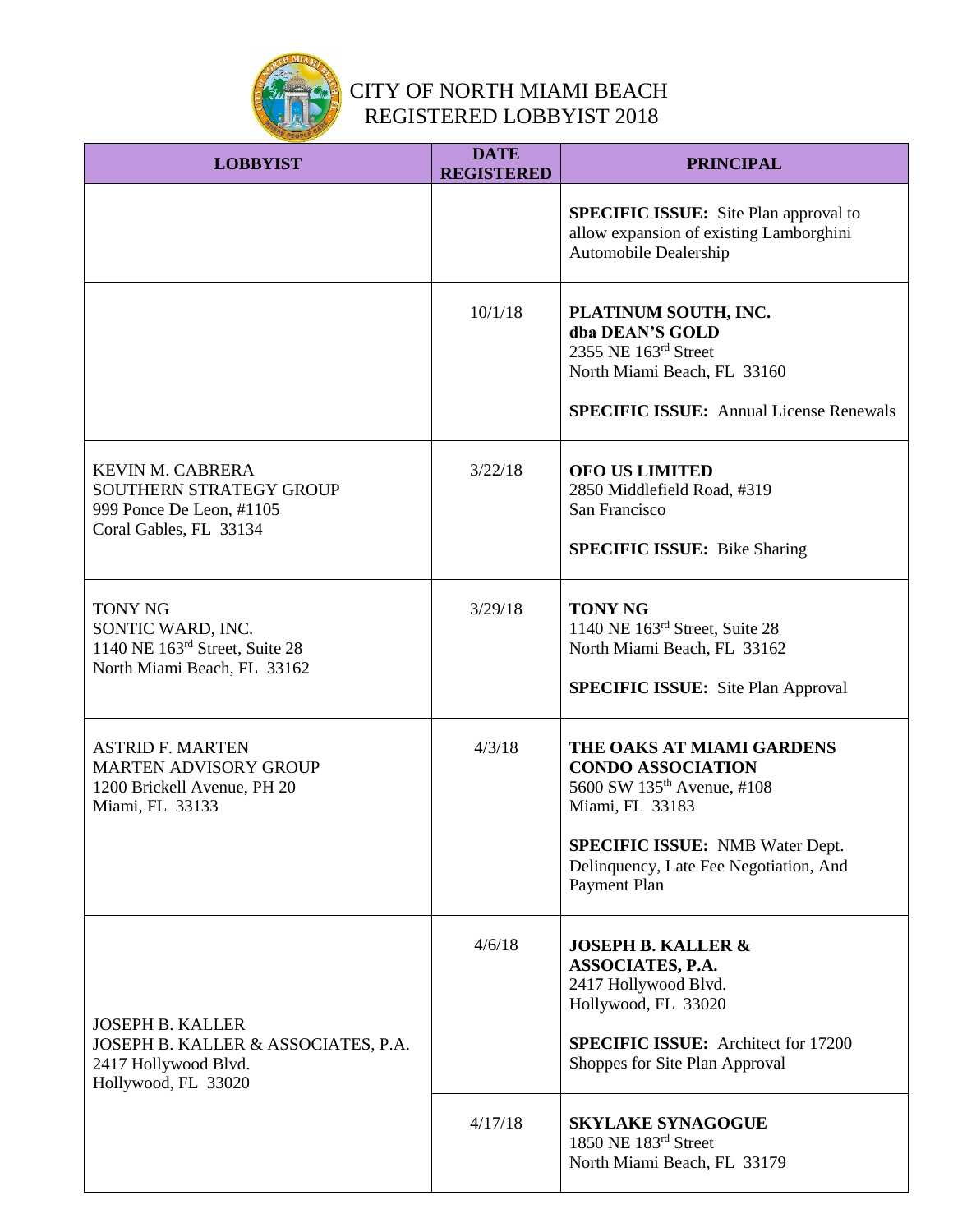

| <b>LOBBYIST</b>                                                                                            | <b>DATE</b><br><b>REGISTERED</b> | <b>PRINCIPAL</b>                                                                                                                                                                             |
|------------------------------------------------------------------------------------------------------------|----------------------------------|----------------------------------------------------------------------------------------------------------------------------------------------------------------------------------------------|
|                                                                                                            |                                  | <b>SPECIFIC ISSUE:</b> Architect for Skylake<br>Synagogue for Site Plan Approval                                                                                                             |
| <b>ALAN S. MACKEN</b><br>MACKEN COMPANIES, INC.<br>17071 West Dixie Highway<br>North Miami Beach, FL 33160 | 4/17/18                          | LAAAJ, LLC<br>17071 West Dixie Highway<br>North Miami Beach, FL 33160<br><b>SPECIFIC ISSUE:</b> Real Estate Development<br>Project                                                           |
| <b>EZRA SIEGEL</b><br>MACKEN COMPANIES, INC.<br>17071 West Dixie Highway<br>North Miami Beach, FL 33160    | 4/17/18                          | LAAAJ, LLC<br>17071 West Dixie Highway<br>North Miami Beach, FL 33160<br><b>SPECIFIC ISSUE:</b> Real Estate Development<br>Project                                                           |
| MONTE I. GREENBERG<br>MACKEN COMPANIES, INC.<br>17071 West Dixie Highway<br>North Miami Beach, FL 33160    | 5/17/18                          | LAAAJ, LLC<br>17071 West Dixie Highway<br>North Miami Beach, FL 33160<br><b>SPECIFIC ISSUE:</b> Real Estate Development<br>Project                                                           |
| <b>SURIA YAFFAR</b><br>ZYSCOVICH, INC.<br>100 Biscayne Blvd., 27 <sup>th</sup> Floor<br>Miami, FL 33132    | 6/11/18                          | NEW NORTH EQUITIES, LLC<br><b>NORTH MIAMI BEACH DEVELOPERS</b><br>111 Kane Concourse, Suite 517<br>Bal Harbour, FL 33154<br><b>SPECIFIC ISSUE:</b> Planning and Zoning<br><b>Master Plan</b> |
| <b>MANUEL DEL MONTE</b><br>ZYSCOVICH, INC.<br>100 Biscayne Blvd., 27th Floor<br>Miami, FL 33132            | 6/11/18                          | NEW NORTH EQUITIES, LLC<br><b>NORTH MIAMI BEACH DEVELOPERS</b><br>111 Kane Concourse, Suite 517<br>Bal Harbour, FL 33154<br><b>SPECIFIC ISSUE:</b> Planning and Zoning<br><b>Master Plan</b> |
|                                                                                                            |                                  |                                                                                                                                                                                              |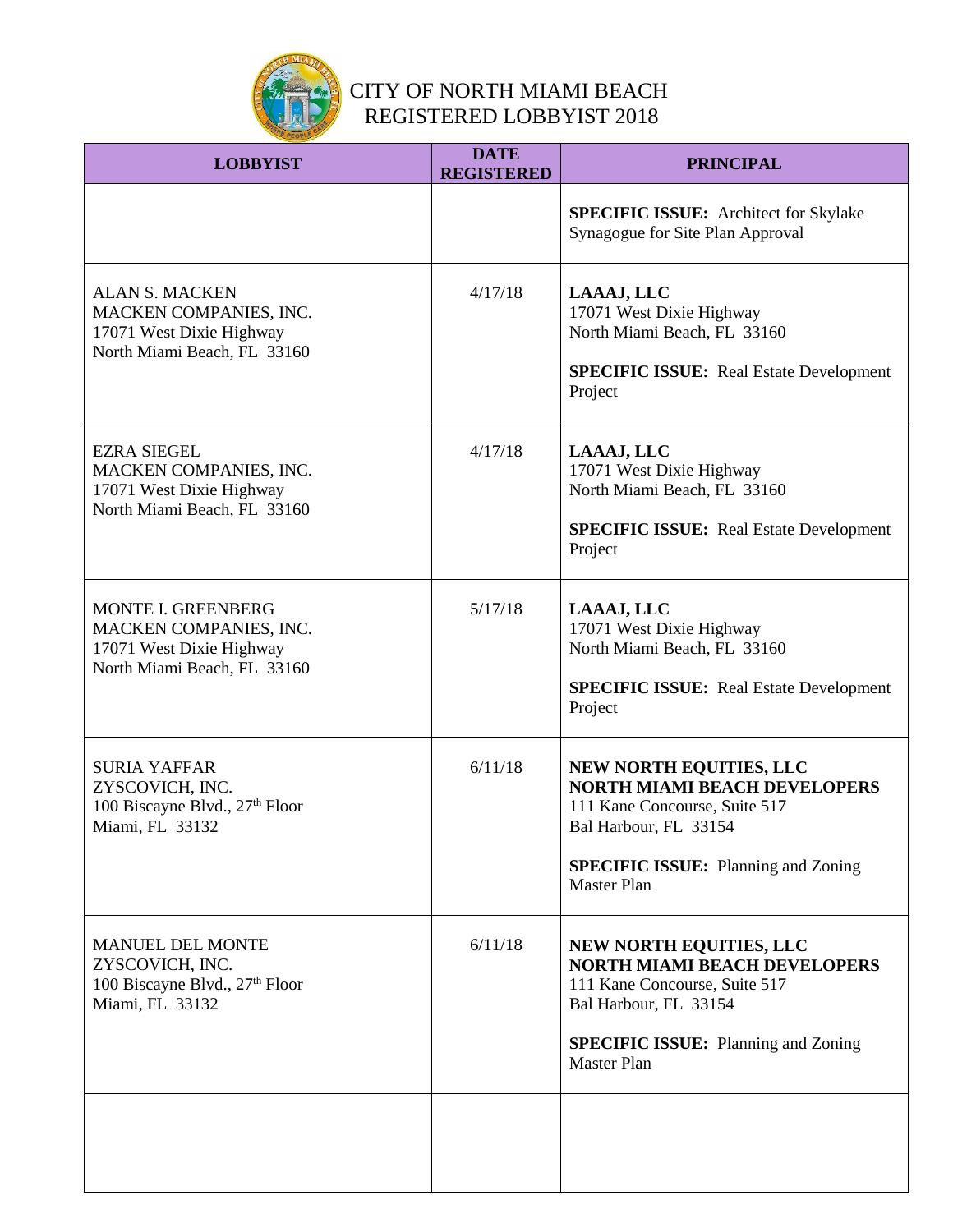

| <b>LOBBYIST</b>                                                                                                               | <b>DATE</b><br><b>REGISTERED</b> | <b>PRINCIPAL</b>                                                                                                                                                                                                        |
|-------------------------------------------------------------------------------------------------------------------------------|----------------------------------|-------------------------------------------------------------------------------------------------------------------------------------------------------------------------------------------------------------------------|
| <b>CLAUDIO RIEDI</b><br>LEHTINEN SCHULTZ, PLLC<br>1111 Brickell Avenue, Suite 2200<br>Miami, FL 33131                         | 6/11/18                          | WITHDRAWN ~ $2/1/19$<br><b>ELYA KIEVSKY</b><br>2901 NE 164 <sup>th</sup> Street<br>North Miami Beach, FL 33160<br><b>SPECIFIC ISSUE:</b> Development Issues,<br><b>Including Dock Related Matters</b>                   |
| DOMINGO "BOB" DE LA FUENTE<br>LEHTINEN SCHULTZ, PLLC<br>1111 Brickell Avenue, Suite 200<br>Miami, FL 33131                    | 6/18/18                          | <b>ELYA KIEVSKY</b><br>2901 NE 164 <sup>th</sup> Street<br>North Miami Beach, FL 33160<br><b>SPECIFIC ISSUE:</b> Development Issues,<br><b>Including Dock Related Matters</b>                                           |
| JOHN M. QUARANTA<br>QUARANTA, P.A.<br>255 Alhambra Circle, Suite 600<br>Coral Gables, FL 33134                                | 6/28/18                          | JOHN M. QUARANTA, ESQ.<br>QUARANTA, P.A.<br>255 Alhambra Circle, Suite 600<br>Coral Gables, FL 33134<br><b>SPECIFIC ISSUE:</b> Legal Representation Of<br>City Manager Garcia                                           |
| PEDRO JAVIER NEGRONI<br>DAVID L. WALLACE & ASSOCIATES, P.A.<br>2020 NE 163rd Street, Suite 300<br>North Miami Beach, FL 33162 | 7/9/18                           | PEDRO JAVIER NEGRONI<br>DAVID L. WALLACE & ASSOCIATES,<br><b>P.A.</b><br>2020 NE 163rd Street, Suite 300<br>North Miami Beach, FL 33162<br><b>SPECIFIC ISSUE:</b> Site Plan Approval<br>Cambria, Hotel & Retail Project |
| <b>ALEJANDRO ARAUJO</b><br><b>163 ST EXECUTIVE CENTER</b><br>2020 NE 163rd Street, Suite 300<br>North Miami Beach, FL 33162   | 7/9/18                           | <b>ALEJANDRO ARAUJO</b><br><b>163 ST EXECUTIVE CENTER</b><br>2020 NE 163rd Street, Suite 300<br>North Miami Beach, FL 33162<br><b>SPECIFIC ISSUE:</b> Site Plan Approval<br>Cambria, Hotel & Retail Project             |
| ROBERT J. MURIEDAS<br>AQUATIC CONTROL GROUP INC.<br>1501 NW 37 <sup>th</sup> Street<br>Miami, FL 33142                        | 7/26/18                          | <b>AQUATIC CONTROL GROUP INC.</b><br>1501 NW 37th Street<br>Miami, FL 33142<br><b>SPECIFIC ISSUE:</b> Canal Maintenance                                                                                                 |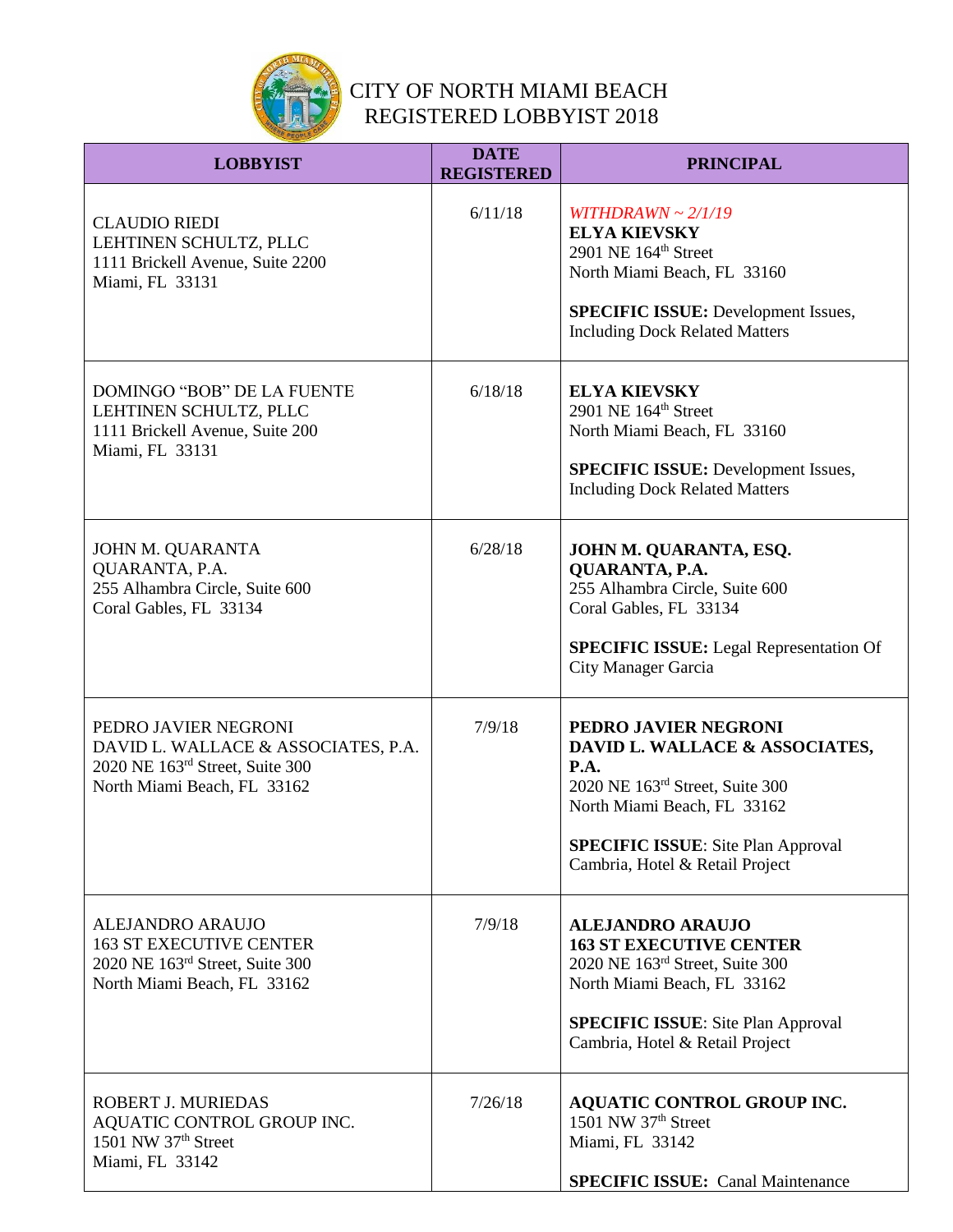

| <b>LOBBYIST</b>                                                                                                                    | <b>DATE</b><br><b>REGISTERED</b> | <b>PRINCIPAL</b>                                                                                                                                                                                                                                                          |
|------------------------------------------------------------------------------------------------------------------------------------|----------------------------------|---------------------------------------------------------------------------------------------------------------------------------------------------------------------------------------------------------------------------------------------------------------------------|
| ZEV (LUCAS) B. ROTH<br>YESHIVA TORAS CHAIMS TORAS EMES<br>1025 NE Miami Gardens Drive<br>North Miami Beach, FL 33179               | 8/21/18                          | <b>RABBI YISROLL NIMAN</b><br>1025 NE Miami Gardens Drive<br>North Miami Beach, FL 33179<br><b>SPECIFIC ISSUE: Portable Classrooms</b>                                                                                                                                    |
| <b>JOSEPH S. GELLER</b><br><b>GREENSPOON MARDER, LLC</b><br>200 East Broward Blvd., Suite 1800<br>Fort Lauderdale, FL 33027        | 8/21/18                          | <b>163 ST EXECUTIVE CENTER, LLC</b><br>2020 NE 163rd Street, Suite 300<br>North Miami Beach, FL 33162<br><b>SPECIFIC ISSUE:</b> Approval of Site Plan and<br>CRS Funding for Cambria Hotel and Related<br>Issues. 163 <sup>rd</sup> Street and NE 19 <sup>th</sup> Avenue |
|                                                                                                                                    | 10/9/18                          | OSH INVESTMENTS, LLC<br>85 NW 168 <sup>th</sup> Street<br>North Miami Beach, FL 33162<br><b>SPECIFIC ISSUE:</b> Permitting Therapy Pool<br>at Rehabilitation Center                                                                                                       |
| <b>ARTHUR J. JONES</b><br>THE ARTHUR FIRM<br>4770 Biscayne Blvd. #1250<br>Miami, FL 33137                                          | 9/13/18                          | <b>G5IVE LLC</b><br>337 NW 170 <sup>th</sup> Street<br>North Miami Beach, FL 33169<br><b>SPECIFIC ISSUE: 4-6am Extension</b>                                                                                                                                              |
| <b>ROSARIO KENNEDY</b><br><b>ROSARIO KENNEDY &amp;</b><br>ASSOCIATES, CORP.<br>2645 South Bayshore Drive, #2002<br>Miami, FL 33133 | 9/13/18                          | <b>ANKUR AGARWAL PH.D</b><br>11788 West Sample Road<br>Coral Spring, FL 33065<br><b>SPECIFIC ISSUE:</b> All Matters Concerning<br>Sustainable Sprinkler Systems                                                                                                           |
| JOHN C. DELLAGLORIA<br>JOHN C. DELLAGLORIA, PA<br>13898 SW 90 <sup>th</sup> Avenue, Suite 108<br>Miami, FL 33176                   | 9/26/18                          | <b>BLUE ROAD DEVELOPMENT</b><br>1111 Kane Concourse, Suite 117<br>Bal Harbor Islands, FL 33154<br><b>SPECIFIC ISSUE:</b> Development of<br><b>Chinatown District</b>                                                                                                      |
|                                                                                                                                    |                                  |                                                                                                                                                                                                                                                                           |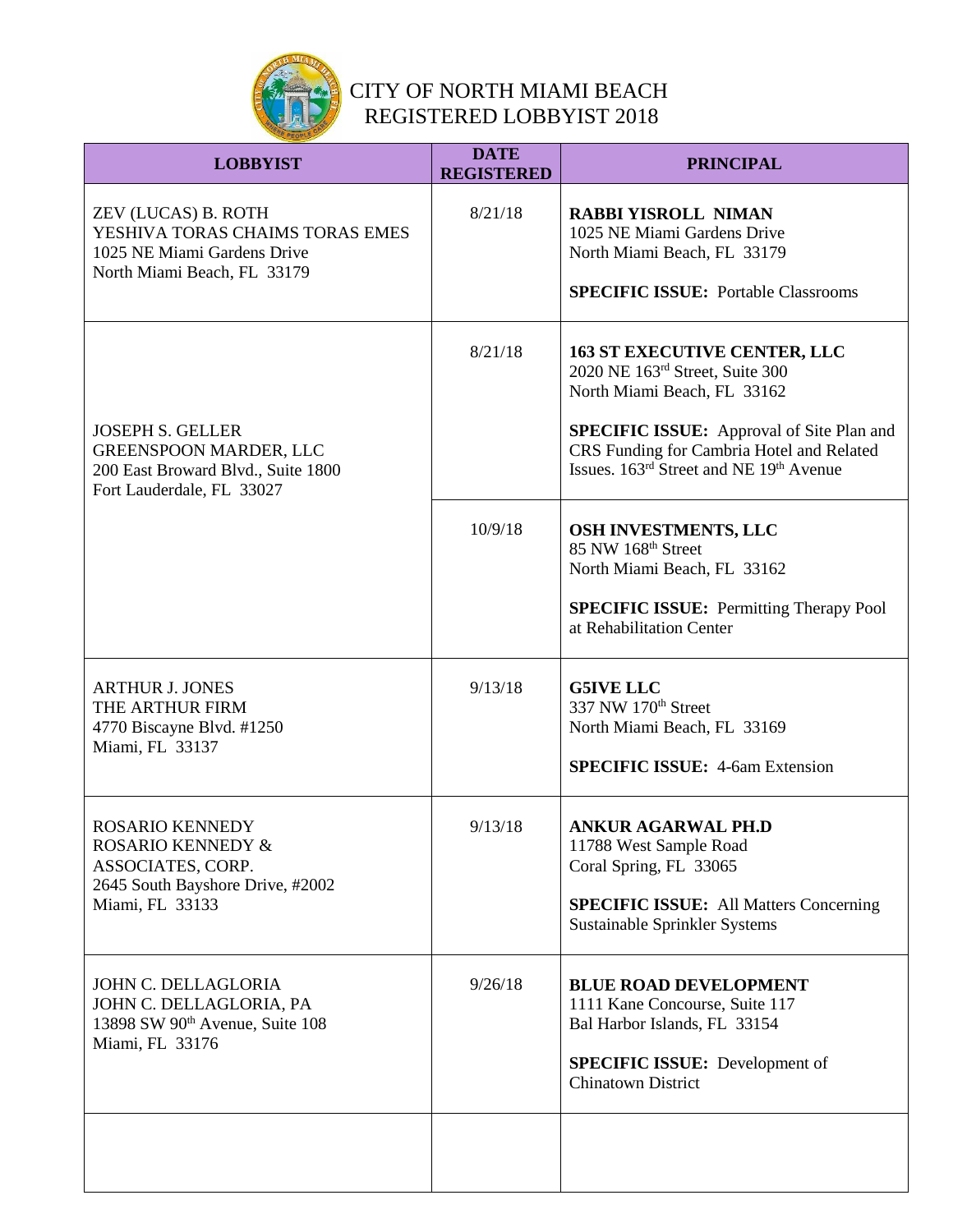

| <b>LOBBYIST</b>                                                                                                            | <b>DATE</b><br><b>REGISTERED</b> | <b>PRINCIPAL</b>                                                                                                                                                                          |
|----------------------------------------------------------------------------------------------------------------------------|----------------------------------|-------------------------------------------------------------------------------------------------------------------------------------------------------------------------------------------|
| <b>WILLIAM W. RILEY</b><br><b>GREENSPOON MARDER, LLP</b><br>600 Brickell Avenue, Suite 3600<br>Miami, FL 33131             | 9/28/18                          | <b>ECHAD HOLDINGS, LLC</b><br>930 NE 176 <sup>th</sup> Street<br>North Miami Beach, FL 33162<br><b>SPECIFIC ISSUE:</b> Land Use and Related<br>Matters to 851 NE 167 <sup>th</sup> Street |
| RONALD L. BOOK<br>RONALD L. BOOK, P.A.<br>18851 NE 29th Avenue, Suite 1010<br>Aventura, FL 33180                           | 10/9/18                          | <b>PRESTIGE IMPORTS</b><br>15050 Biscayne Blvd.<br>Miami, FL 33181<br><b>SPECIFIC ISSUE: Business Purposes</b>                                                                            |
| <b>KENNY TANG</b><br>MIAMI CHINATOWN ASSOCIATION, INC.<br>934 North University Drive, Suite 457<br>Coral Springs, FL 33071 | 10/11/18                         | <b>KENNY TANG</b><br>934 North University Drive, Suite 457<br>Coral Springs, FL 33071<br><b>SPECIFIC ISSUE:</b> Chinatown Development                                                     |
| <b>IFHAT FISHMAN</b><br>FRANKEL BENAYAN ARCHITECTS, INC.<br>1166 Kane Concourse, Suite 200<br>Bay Harbor Islands, FL 33154 | 10/22/18                         | <b>MARKUS FRANKEL &amp; IFHAT FISHMAN</b><br>1166 Kane Concourse, Suite 200<br>Bay Harbor Islands, FL 33154<br><b>SPECIFIC ISSUE: Capri Tower</b>                                         |
| <b>SUSAN C. HOLLAND</b><br>HOLLAND ENGINEERING, INC.<br>1120 SE $3rd$ Avenue<br>Fort Lauderdale, FL 33316                  | 10/22/18                         | <b>SUSAN C. HOLLAND</b><br>1120 SE 3rd Avenue<br>Fort Lauderdale, FL 33316<br><b>SPECIFIC ISSUE:</b> Engineering Design                                                                   |
| <b>AYITEY ARYEE</b><br>HOLLAND ENGINEERING<br>1120 SE $3rd$ Avenue<br>Fort Lauderdale, FL 33316                            | 10/22/18                         | <b>SUSAN C. HOLLAND</b><br>1120 SE $3rd$ Avenue<br>Fort Lauderdale, FL 33316<br><b>SPECIFIC ISSUE:</b> Engineering Design                                                                 |
| ROBERT PARSLEY<br>GEOMANTIC DESIGNS, INC.<br>6800 SW 81 <sup>st</sup> Street<br>Miami, FL 33143                            | 10/22/18                         | <b>ROBERT PARSLEY</b><br>6800 SW 81 <sup>st</sup> Street<br>Miami, FL 33143<br><b>SPECIFIC ISSUE: Capri Tower</b>                                                                         |